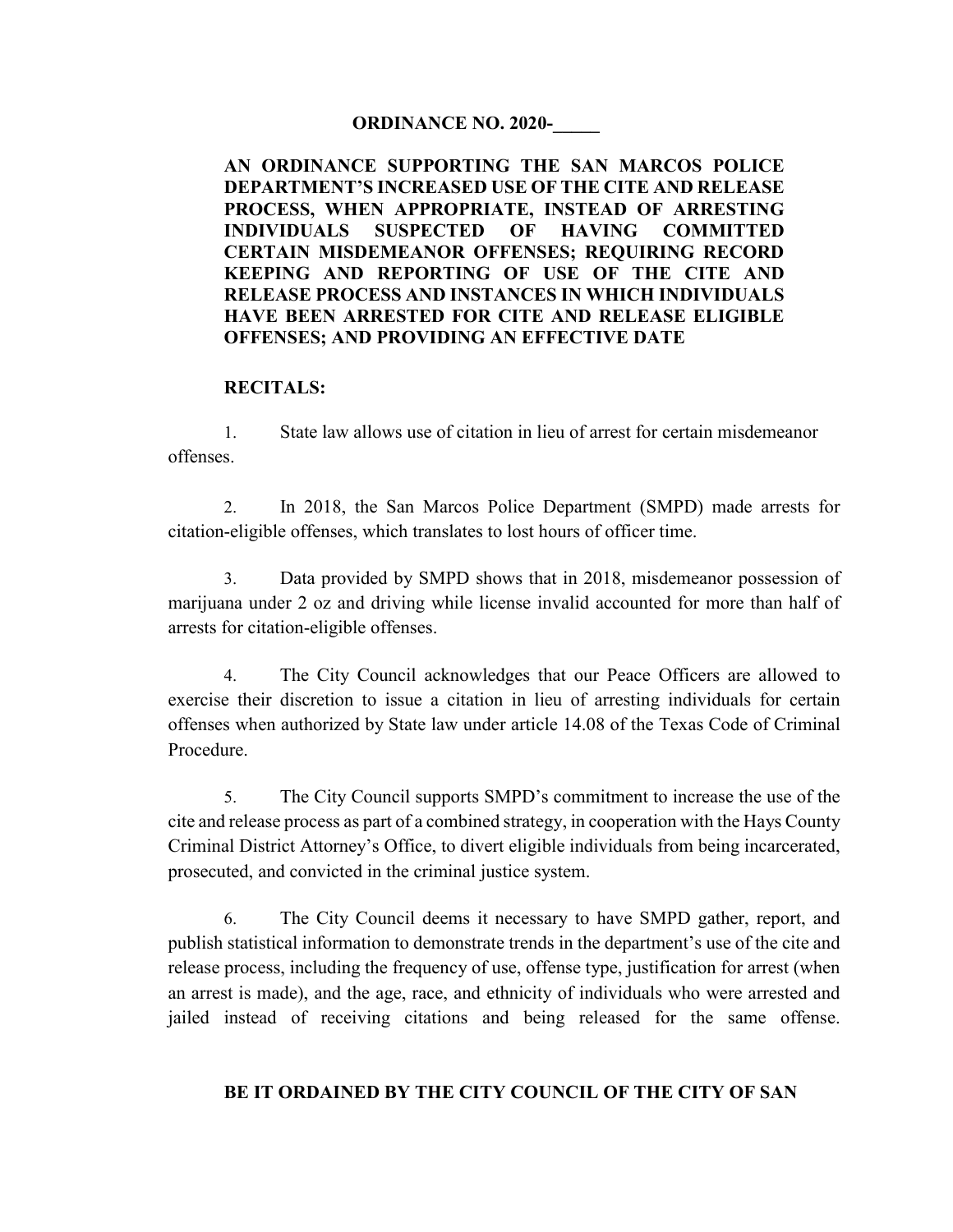## **MARCOS:**

**SECTION 1.** The City Council supports the SMPD's increased use of the cite and release process, rather than arrest, in appropriate circumstances, for individuals suspected of committing the following offenses, in accordance with article 14.06 of the Texas Code of Criminal Procedure:

- 1. Class C misdemeanors other than public intoxication, assault, or family violence.
- 2. Possession of Marijuana less than 4 oz, Class A or Class B misdemeanor
- 3. Driving while License Invalid, Class B misdemeanor
- 4. Criminal Mischief, Class B misdemeanor
- 5. Graffiti, Class A or Class B misdemeanor
- 6. Theft of Property, Class B misdemeanor
- 7. Theft of Services, Class B misdemeanor

**SECTION 2.** The City Council recognizes that use of the cite and release process may not be appropriate in all circumstances and that SMPD officers may exercise their discretion to issue a written or verbal warning in lieu of issuing a citation or making an arrest for a person suspected of committing any offense listed in Section 1.

The City Council further recognizes that the use of the cite and release process may not be appropriate in all instances, and that SMPD officers may find it necessary to arrest a person suspected of having committed any of the above-listed offenses **only** if any of the following circumstances are present:

- 1. The subject does not provide satisfactory evidence of personal identification to allow for citation.
- 2. The subject is not a resident of the county in which the offense was allegedly committed. For the purposes of this Section, an individual who lives, works, or goes to school in the county where the offense was allegedly committed will be deemed to be a resident of Hays County . In determining whether the subject is able to provide satisfactory evidence of personal identification, it shall be acknowledged that not all persons are able to produce a governmentissued ID. Therefore, although a government-issued ID is preferred, the City shall accept other forms of identification, regardless of expiration date, including but not limited to: any state or federallyissued ID, utility or rent bill, student ID, or other forms of identification that include an individual's name and address, as well as photos of the aforementioned forms of identification.
- 3. There is reason to believe The arresting officer believes that the safety of persons (including the subject) would be imminently endangered by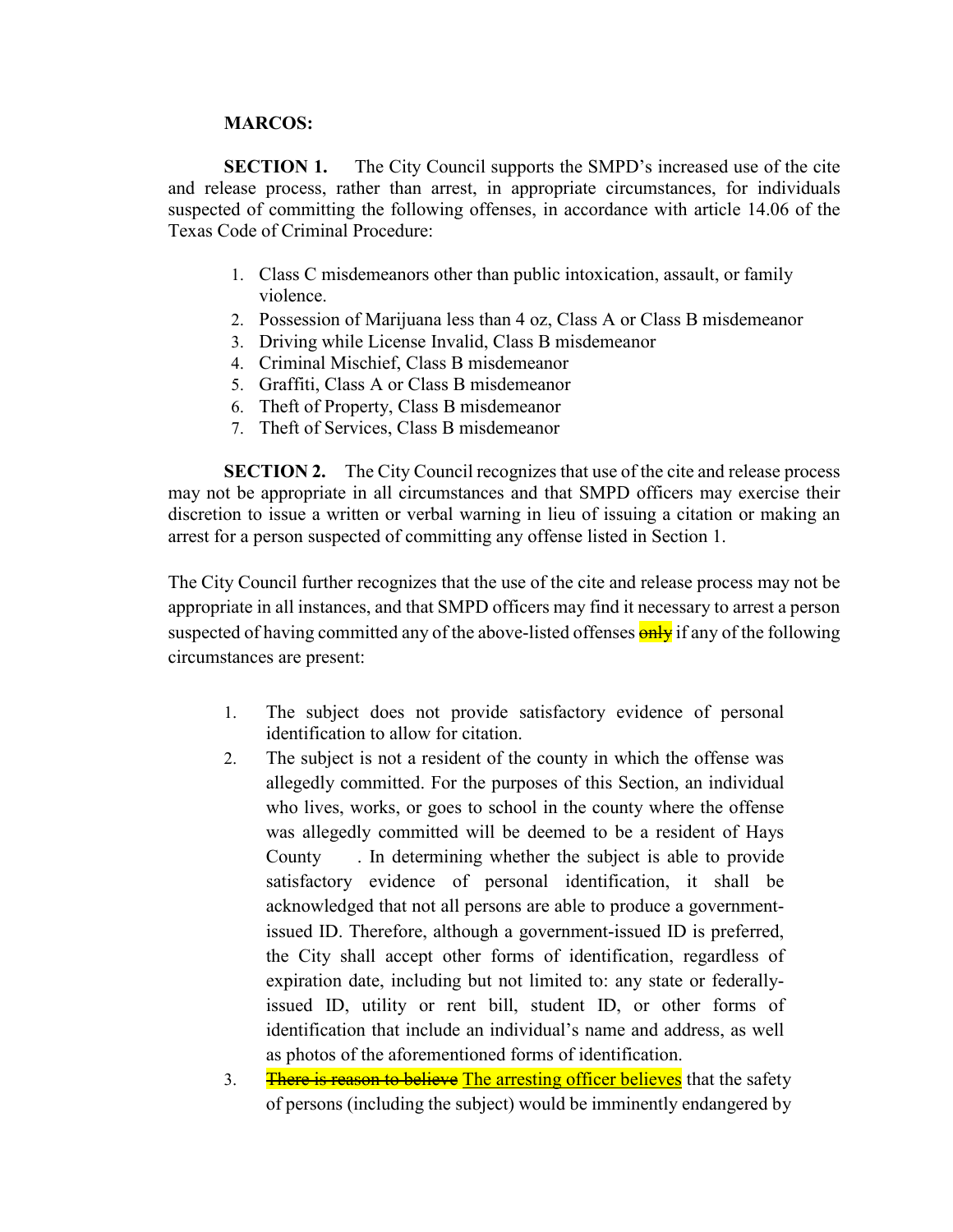the release of the subject. In making this assessment, it shall be **considered** the arresting officer shall consider whether the subject has the physical or mental capacity to endanger the safety of themselves or the public, whether the subject is unlawfully carrying a weapon, and/or if the subject has made immediate threats against other individuals in the area. In cases in which the subject appears to suffer from mental illness and/or addiction, a referral to appropriate medical and/or psychiatric services in lieu of arrest shall be considered in accordance with SMPD policy.

- 4. The subject demands to be taken before a magistrate.
- 5. The subject has an outstanding arrest warrant from a criminal law enforcement agency.
- 6. The subject is also suspected of having committed an offense for which the cite and release process is not allowed by state law.

**SECTION 3.** In any case where an arrest is made for the above-listed offenses, the specific reasons for making the arrest instead of issuing a citation shall be included in the incident report. No arresting officer described in this section shall be charged with any criminal offense for non-compliance with this ordinance.

**SECTION 4.** The City Manager shall provide and make available to the public a quarterly report or memorandum concerning the use of the cite and release process in lieu of arrest in instances when a ticket or citation is allowed by state law. This report or memorandum shall be provided to the City Council and made public on a quarterly basis and should document anonymized records of every instance that a resident was issued a citation in lieu of arrest and every instance that a resident was arrested for a nonviolent misdemeanor charge when the suspect had no outstanding warrants, was not intoxicated and legally could have been given a citation, but an arrest was made anyway, and shall include the justifications for the arrests. The memorandum shall also include the following data for each instance:

- 1. The reason for the stop;
- 2. The particular offense alleged;
- 3. The age, race, and ethnicity of the person arrested;
- 4. The location where the incident occurred.
- 5. The reason for the arrest.

Information regarding specific arrests shall be organized according to race and ethnicity in order to allow racial disparities to be easily analyzed. This report or memorandum should not include information that would jeopardize any ongoing criminal investigation or prosecution, and the report should include the number of unduplicated officers making such discretionary arrests.